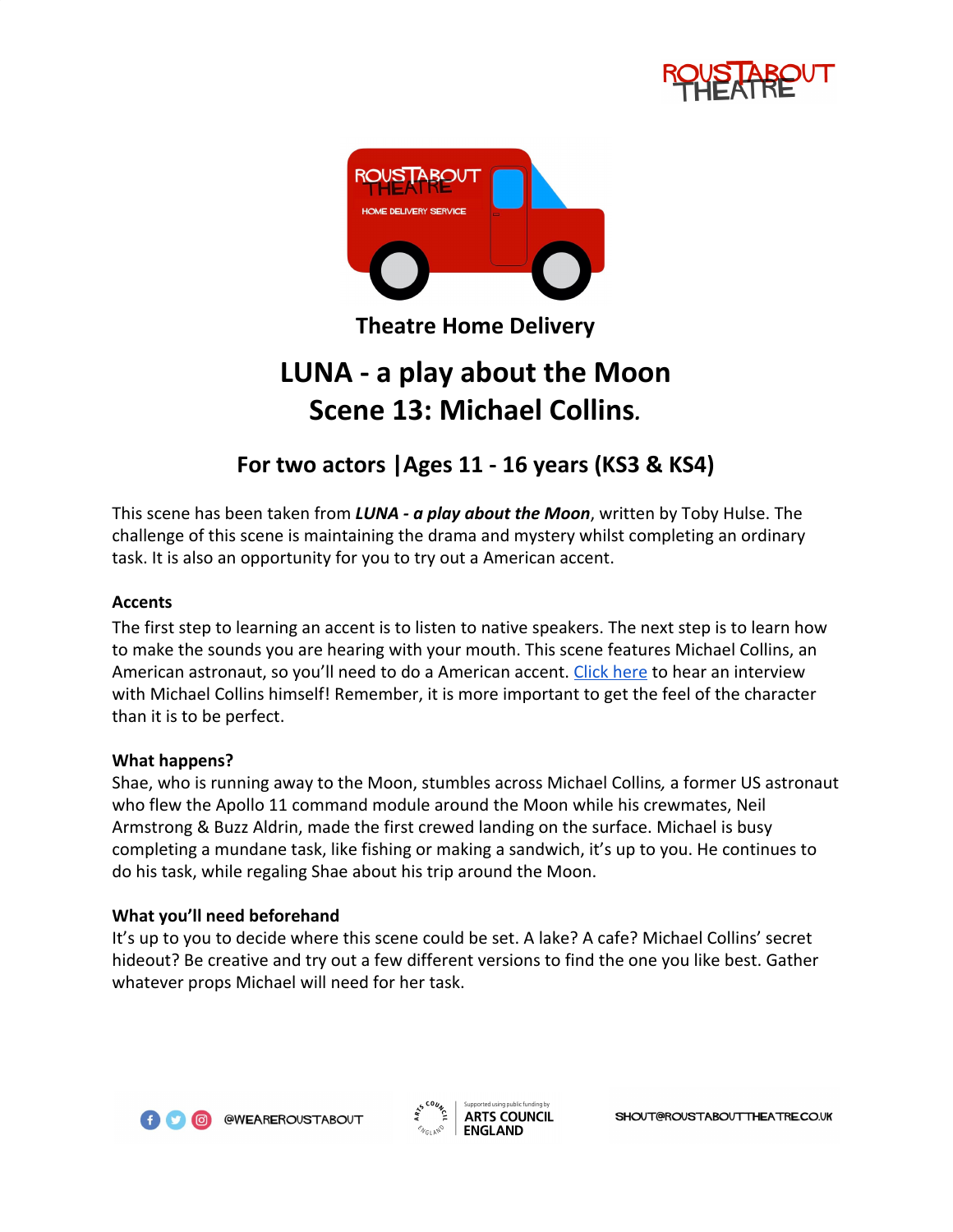

#### **Lighting and Costumes**

Shae is a young explorer trying to run away to the moon, so think adventure gear. She will also need a torch to guide her on her journey. Think about how you might use the torch light to focus the action.

Michael is a retired astronaut, so maybe an old flight suit or the classic saucepan for a space helmet.

#### **Music**

Here's the audio file you will need to underscore the action: [DOWNLOAD HERE](https://drive.google.com/open?id=1KaLHuELQS7prNJrCcvJ_vn29AhOj8I3x)

#### **Shae meets Michael Collins.**

*Darkness. An air of mystery. Shae enters with his torch. He is running away to the Moon. A voice greets her, as if from nowhere.*

- **Collins** Hey, Shae.
- **Shae** Ah!

S*hae is startled. We see Michael Collins who is busy doing some kind of mundane task. Shae is relieved once she realises who it is.*

**Shae** Hey, Michael Collins!

I'm running away to the Moon.

**Collins** Of course you are.

**Shae** You went to the Moon. What's it like?



**@WEAREROUSTABOUT** 



SHOUT@ROUSTABOUTTHEATRE.CO.UK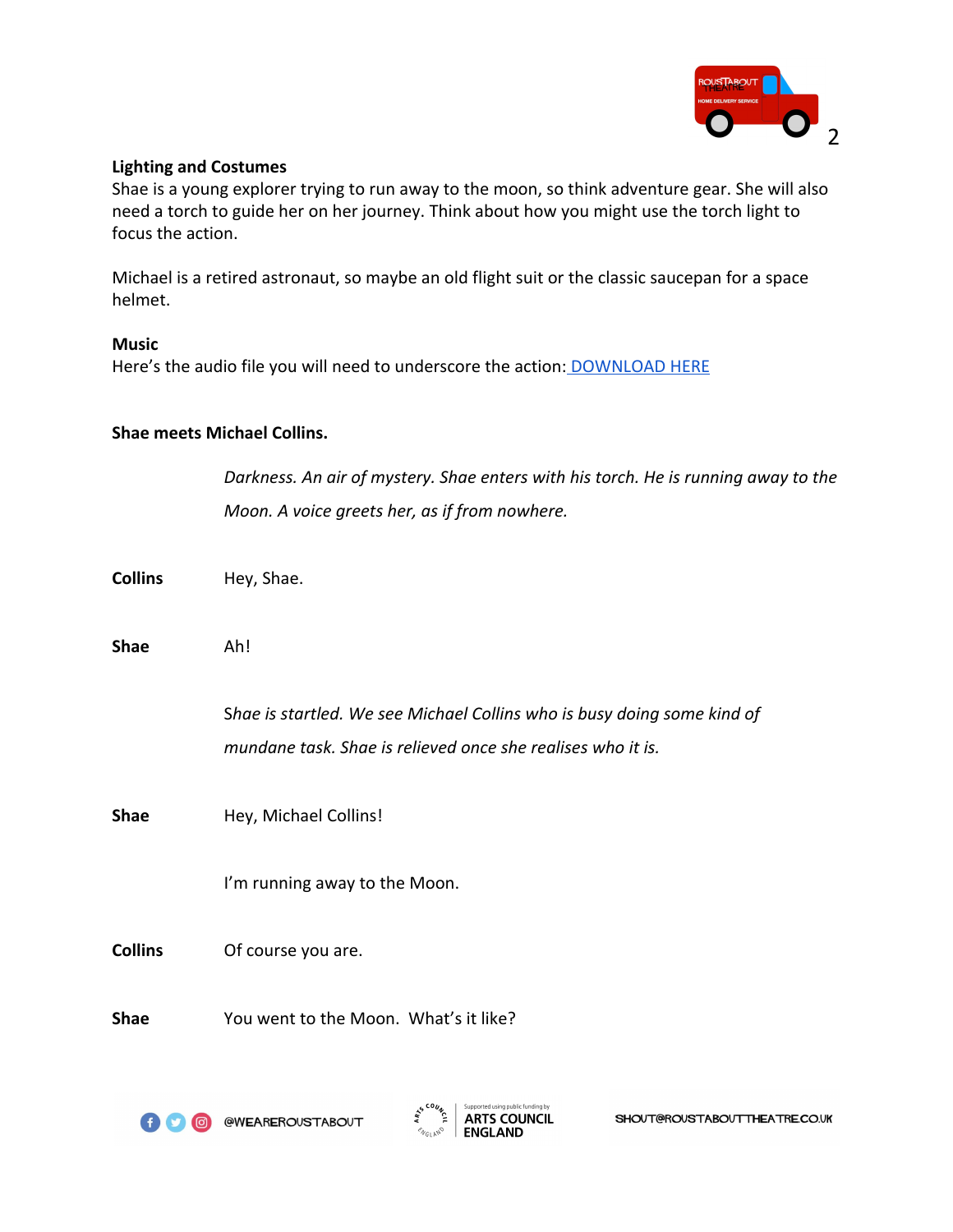

- **Collins** Well, the Moon kind of surprises me sometimes. I'll be out at night, and I'll see a nice moon, and say, 'Hey, that looks good'. Then I'll say, 'Oh shoot, I went up there one time!' Kind of surprises me. But I didn't land, of course. I stayed in the Command Module, orbiting the Moon, waiting for Neil and Buzz.
- **Shae** Didn't you want to land?
- **Collins** I got to do something no one else had ever done. I went around the far side of the Moon, on my own.
- **Shae** Weren't you lonely?
- **Collins** I can't deny a feeling of solitude. I was alone, truly alone, and absolutely isolated from any known life. If a count were taken, the score would be three billion plus two on the other side of the Moon, and one plus God knows what on this side. But somebody had to get Neil and Buzz back home. That's the most important part, coming home.
- **Shae** Why?
- **Collins** If you really want to understand, you need to speak to Jim Lovell.
- **Shae** Jim Lovell?
- **Collins** Just keep walking. You will find him.
- **Shae** Thank you.

@WEAREROUSTABOUT



SHOUT@ROUSTABOUTTHEATRE.CO.UK